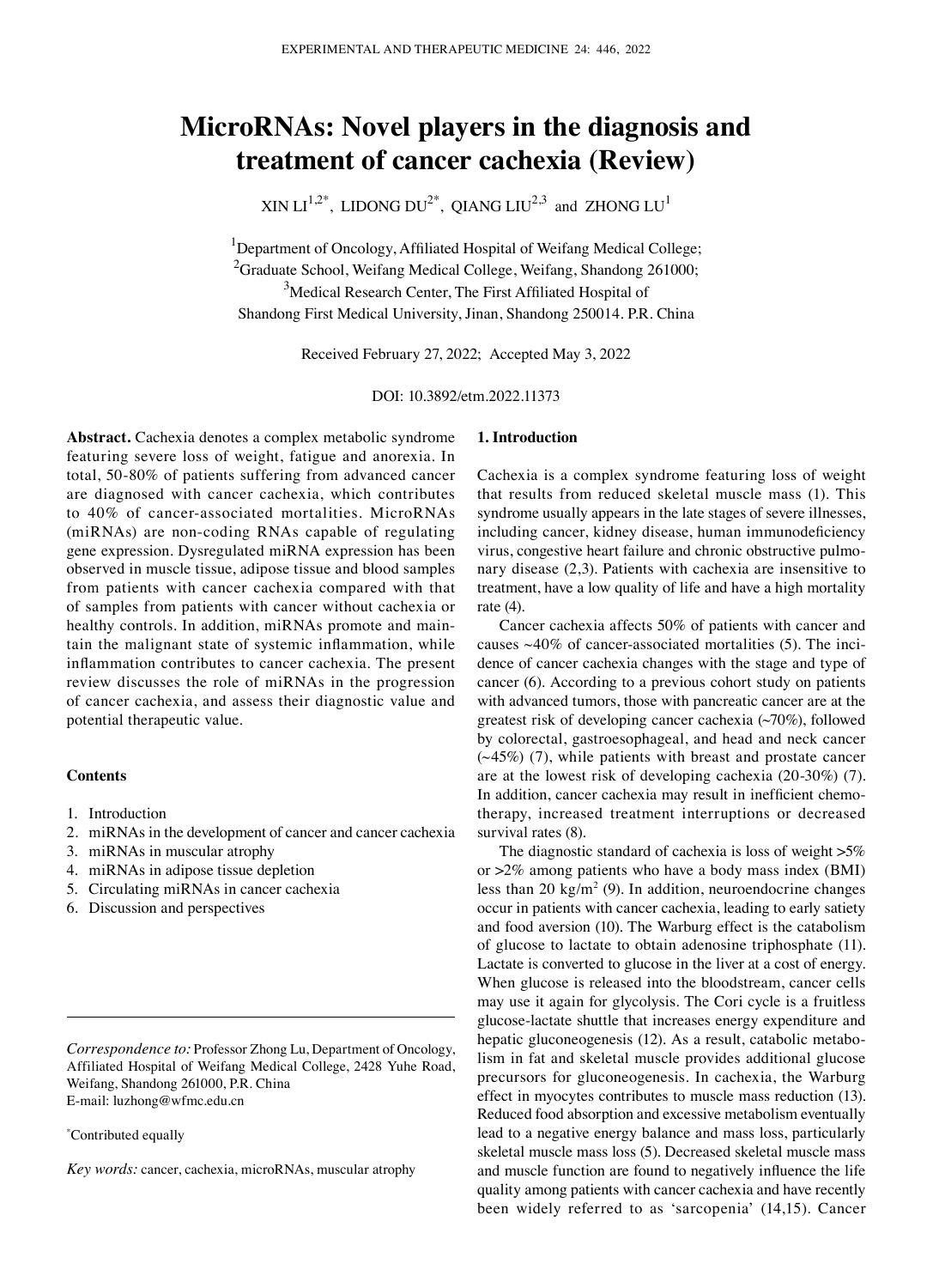cachexia may subsequently progress to refractory cachexia, and interventions at such stage are unlikely to be successful.

Currently, there are limited options for the treatment of cancer cachexia. There are two therapeutic concepts: i) non-pharmacological options, which are focused on nutrition and exercise interventions (3,16); and ii) chemotherapy, including the usage of hormone therapy (e.g. gonadotropins), myostatin inhibitors and anti-inflammatory drugs (17). However, the effectiveness of these treatments remains unclear, as clinical outcomes and long‑term efficacy reports are insufficient (18). Therefore, novel early diagnostic biomarkers and therapeutic targets for cancer cachexia are needed (19).

Several microRNAs (miRNAs or miRs), such as let-7d-3p and miR‑345‑5p, were found to be markedly dysregulated among patients with cachexia (6,20). Furthermore, several miRNAs have been found to have a regulatory effect on inflammatory pathways, and on the degradation and synthesis of proteins in skeletal muscle, which makes miRNAs potential novel therapeutic candidates in cancer cachexia therapy (21,22). The present review summarizes miRNAs differentially expressed in specimens derived from patients with cancer cachexia, including muscle, adipose tissue and blood. In addition, the present review proposes that miRNAs may be considered as potential diagnostic markers or therapeutic targets for cancer cachexia.

## **2. miRNAs in the development of cancer and cancer cachexia**

miRNAs are short RNAs that can regulate the expression of  $~60\%$  of protein-encoding genes of human mRNAs (23). miRNAs were firstly identified in 1993, and additional types of miRNAs have been identified and studied since then (24). The miRBase database contains published miRNA sequences, and the up-to-date version of this database contains  $>2,570$ mature miRNAs from humans (25). The majority of miRNAs can be transcribed by RNA polymerase (pol) II or pol III in the nucleus to produce primary precursor miRNAs (pri‑miRNAs) (60‑100 nt) (Fig. 1) (26). The Drosha/DiGeorge critical region 8 ribonuclease complex divides pri‑miRNAs to generate precursor pre-miRNAs, which are later exported to the cytoplasm via the exportin‑5 complex (27). The Dicer/TAR‑RNA binding protein complex subsequently divides pre‑miRNAs to produce mature double‑stranded miRNAs (28). To become functional, double‑stranded miRNAs are then disassembled to produce passenger and guide strands. The passenger strand is degraded, while the guide strand is loaded onto the RNA‑induced silencing complex (29,30). The primary function of miRNAs is to inhibit the translation of target mRNAs.

miRNA expression profiling shows that changes in miRNA expression are associated with various illnesses, including primary muscle diseases, dexamethasone‑induced atrophy, diabetes and wasting diseases (such as cancer cachexia) (31,32). In addition, various aspects of metabolic changes and inflammatory responses are also regulated by miRNAs (33-35). Hypermetabolism and systemic inflammation are typical symptoms of cancer cachexia (36). Therefore, miRNAs possibly impact cancer cachexia pathogenesis.

Cancer cells may produce inflammatory cytokines and cause local and systemic inflammation in the host (37,38). Previous studies have demonstrated that the tumor itself may be capable of secreting exosomes containing miRNAs (39‑42), which can increase the synthesis of circulating inflammatory factors (39). The levels of circulating inflammatory cytokines, including tumor necrosis factor- $\alpha$  (TNF- $\alpha$ ), interferon- $\gamma$ (IFN- $\gamma$ ), interleukin 1 (IL-1) and IL-6, can be also altered in patients with cachexia (43,44). miRNAs can be transported via exosomes, which can be secreted into the serum, cerebrospinal fluid, urine and saliva (45). Exosomes from adipose tissue in the tumor microenvironment may also promote the development of systemic inflammation (46,47).

miR‑182‑5p, miR‑183‑5p, miR‑21‑5p, the miR‑200 family, miR‑7‑5p, miR‑125b‑5p, miR‑96‑5p, miR‑139‑5p, miR‑99a‑5p, miR‑497‑5p and miR‑486‑5p have been found to be altered in breast cancer (BC) (48). A total of 26 differentially expressed miRNAs were found to interact with frequently deregulated genes known to be involved in colorectal cancer pathways (49). The majority of these miRNAs could predict the prognosis of patients with colorectal cancer in stages II and III (49). It has been demonstrated that miRNAs can be used for the early detection of oral cancer (50). A total of 9 differentially expressed miRNAs (miR‑486‑1, miR‑486‑2, miR‑153, miR‑210, miR‑9‑1, miR‑9‑2, miR‑9‑3, miR‑577 and miR‑4732) have been identified, which could be used as lung adenocarcinoma diagnostic biomarkers (51).

In addition, miRNAs may have a prognostic value for patients treated with a combination of interventions, including diet and physical activity (48). Differentially expressed extracellular vesicle (EV) miRNAs resulting from the Mediterranean diet may be engaged in pathways associated with cardiometabolic risk factors in overweight BC survivors (52). In addition, environmental factors such as pesticides may modify miRNA expression and the DNA methylation status (53). Alteration of miRNA expression profiles upon exposure to naturally occurring asbestiform fibers is a diagnostic indicator of mesothelial neoplastic transformation (54). In patients with colon cancer, vascular endothelial growth factor (VEGF) may be an independent predictor of weight loss (55). VEGF promotes the proliferation, migration and tube formation of endothelial cells (ECs), and has become a primary target of anti‑angiogenic therapy (56‑59). Furthermore, VEGF is linked to systemic inflammation and malnutrition, supporting the possible involvement of VEGF in cancer cachexia pathogenesis (55). VEGF is required for tumor angiogenesis, and inhibition of VEGF inhibits angiogenesis and tumor growth (57,60‑62). miRNAs promote angiogenesis by facilitating the proliferation and migration of ECs (63). The hypoxia inducible factor- $1\alpha / VEGF$  signaling pathways regulated by miR‑210, miR‑21 and miR‑126 play a role in colon cancer initiation (64). Overexpression of miR‑638 could inhibit angiogenesis and tumor growth in hepatocellular carcinoma by suppressing VEGF signaling (65). miRNAs produced from tumor cells, such as miR‑23a, miR‑494 and miR‑210, were reported to be packaged into EVs and transported to recipient ECs (66). These miRNAs promote angiogenesis by facilitating the proliferation and migration of ECs (63).

## **3. miRNAs in muscular atrophy**

Patients with cancer cachexia can lose  $\leq 75\%$  of their skeletal muscle mass, which may lead to poor prognosis and higher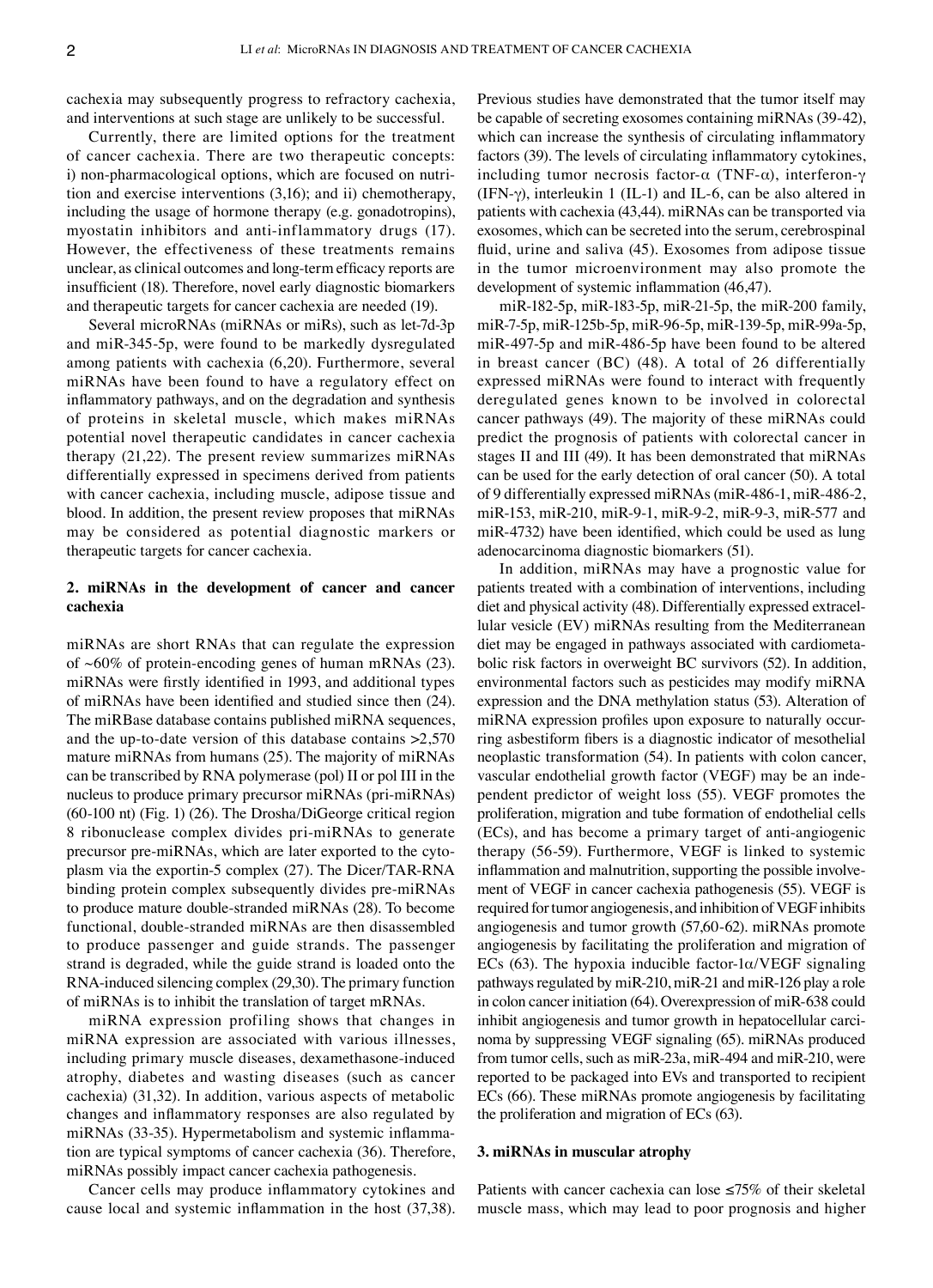

Figure 1. microRNA (miRNA) biogenesis and release in tumor cells. miRNAs are transcribed by RNA polymerase II (pol II) or polymerase III (pol III) in the nucleus to generate primary miRNAs (pri‑miRNAs). Pri‑miRNAs are separated with Drosha/DiGeorge Critical Region 8 (DGCR8) complex to generate pre-miRNAs, which will be exported to cytoplasm via exportin-5 complex. The Dicer/TAR-RNA binding protein (TRBP) complex further separates the pre-miRNAs to generate mature double-stranded miRNAs. Afterward, the passenger strand for mature miRNA undergoes degradation, and the guide strand is loaded into the RNA‑induced silencing complex (RISC) for regulating target gene expression.

mortality associated with cancer (67). Muscle protein degradation in cancer cachexia is mediated mainly by the ubiquitin proteasome system, induced by activation of E3 ligands (68). The Fork head box O (FoxO) signaling pathway is involved in this process by inducing the transcription of E3 ubiquitin ligases, of which there are three members in skeletal muscle: FoxO3, FoxO1 and FoxO4 (68). Inhibition of FoxO transcriptional activity attenuates muscle fiber atrophy during cachexia (69). miRNA‑486 reduces FoxO1 protein expression and enhances FoxO1 phosphorylation to inhibit E3 ubiquitin ligase (70). miR-21 associates with and activates Toll-like receptor 7, which induces apoptosis in muscle cells via the c‑Jun N‑terminal kinase pathway, leading to atrophy (18).

Dysregulated expression of miRNAs (such as myomiRNAs, a subset of miRNAs with high expression in skeletal muscle) is associated with muscle atrophy, which is a hallmark of cancer cachexia (71‑74). The expression profile of miRNAs in rectus abdominis muscle samples was evaluated among patients with cancer who exhibited or not a cachexia syndrome (6). In that study, 8 miRNAs were upregulated among patients with cancer cachexia, including let‑7d‑3p, miR‑423‑5p, miR‑345‑5p, miR‑532‑5p, miR‑3184‑3p, miR‑1296‑5p, miR‑423‑3p and miR-199a-3p (6). Pathway analysis indicated that the target miRNAs were enriched in the adipogenesis, myogenesis, inflammation and innate immune response pathways (6). In another study, the expression levels of 754 miRNAs in broad fascia biopsies of 8 healthy individuals and 8 patients with non-small cell lung cancer who exhibited cachexia were investigated (75). The expression of 28 miRNAs was significantly changed, with 23 miRNAs being downregulated and 5 upregulated (75). In addition, the genes of TNF, transforming growth factor‑β, IL‑6 and insulin are among the 158 putative target genes identified using miRTarBase (75). A total of 9 miRNAs were found to be differentially expressed in muscles of a cancer cachexia mouse model (20). miRNA‑mRNA co‑sequencing revealed activation of the atrophy‑related transcription factors STAT3, NF‑κB and FoxO, thus exposing transcriptional and post-transcriptional regulatory networks involved in muscle wasting (76).

## **4. miRNAs in adipose tissue depletion**

The hallmarks of cancer cachexia are muscle loss, browning of white adipose tissue (WAT) and lipolysis (77,78). Increased levels of circulating inflammatory cytokines can also induce lipolysis and proteolysis in adipose tissue and muscle, respectively, as well as downregulate protein synthesis, which causes a reduction in skeletal muscle mass and adipose tissue in patients with cancer cachexia (21). WAT can promote the circulation of inflammatory cytokines as well as regulate inflammatory processes in immune cells and tissues by secreting miRNA-containing exosomes (79-81). miR-483-5p, miR-744, miR-23a and miR-99b were found to be downregulated in the abdomen subcutaneous adipose tissue of patients with gastrointestinal cancer and cachexia in contrast to those of patients without cachexia syndrome, while the expression of miR‑378 was upregulated (82). miRNAs in blood may serve as non‑invasive biomarkers of cancer malignancy, and miRNAs can remain highly stable in blood.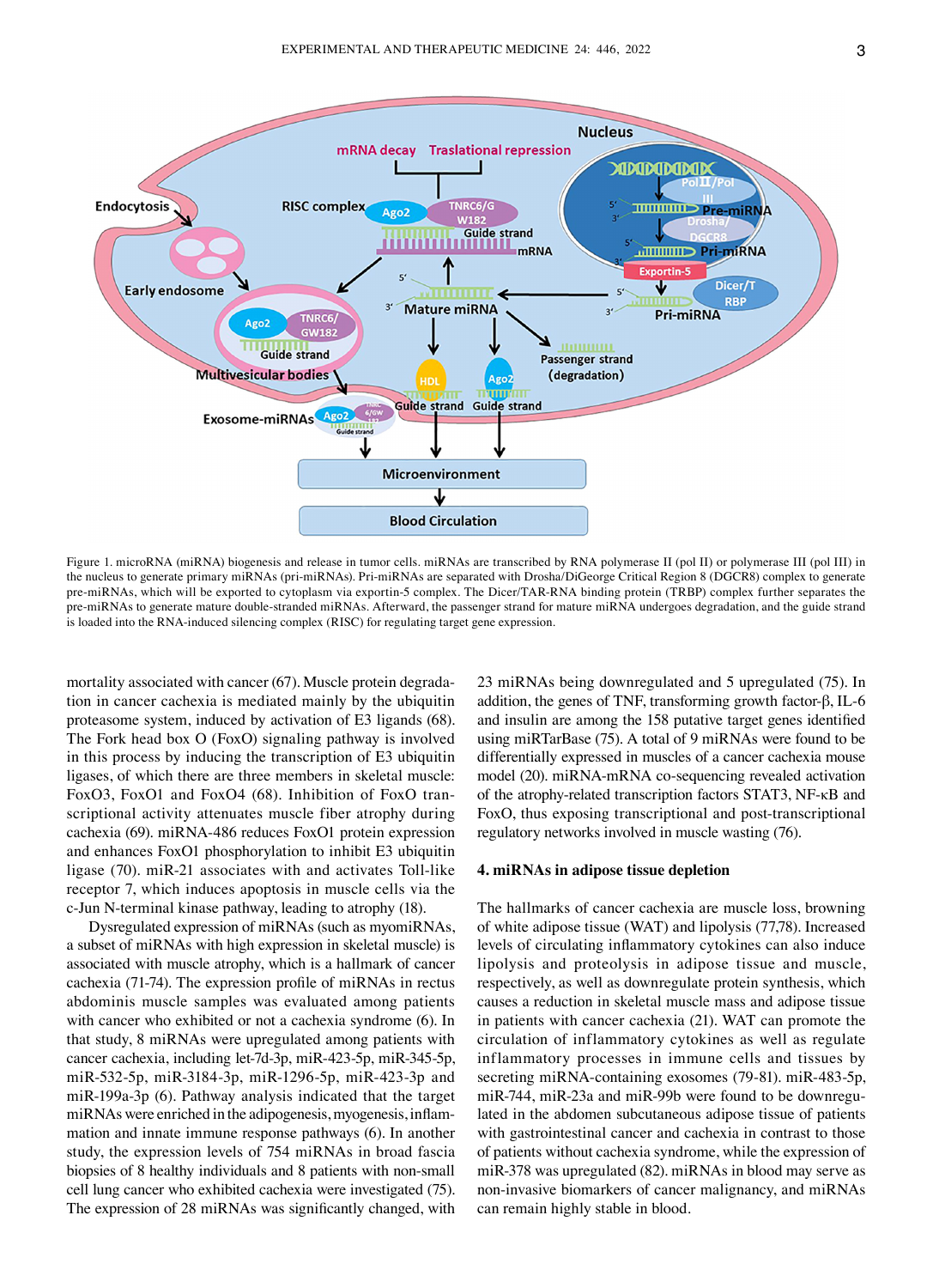| miRNAs                                                                                                                                                | Specimens                                                                                                          | (Refs.) |
|-------------------------------------------------------------------------------------------------------------------------------------------------------|--------------------------------------------------------------------------------------------------------------------|---------|
| let-7d-3p, miR-345-5p, miR-423-5p, miR-532-5p,<br>miR-1296-5p, miR-3184-3p, miR-423-3p, miR-199a-3p                                                   | Muscles from cachectic patients with pancreatic<br>and colorectal cancer                                           | (6)     |
| miR-450a-5p, miR-424-5p, miR-450b-5p, miR-424-3p,<br>miR-335-3p, miR-103-3p, miR-483-5p, mir-409-3p,<br>miR-15b-5p, miR-370-3p, miR-20a-3p, miR-451a, | Muscles from cachectic patients with non-small<br>cell lung cancer                                                 | (75)    |
| miR-517c-3p, miR-144-5p, miR-766-3p, miR-1255b,                                                                                                       |                                                                                                                    |         |
| miR-517a-3p, miR-512-3p, miR-522-3p, miR-520g-3p,<br>miR-483-3p, miR-519a-3p, miR-26a-2-3p, miR-485-3p,<br>miR-379-5p, miR-518b, miR-520h, miR-656-3p |                                                                                                                    |         |
| miR-483-5p, miR-23a, miR-744, miR-99b, miR-378                                                                                                        | Abdominal subcutaneous tissues/primary human<br>dipocytes from cachectic patients with<br>gastrointestinal cancers | (82)    |
| $miR-1$                                                                                                                                               | Serum from cachectic patients with advanced<br>hepatocellular carcinoma                                            | (95)    |
| $miR-21$                                                                                                                                              | Serum from cachectic patients with colorectal cancer                                                               | (88)    |
| $m$ i $R-130a$                                                                                                                                        | Plasma from cachectic patients with head and<br>neck cancer                                                        | (96)    |
| $m$ iR-203                                                                                                                                            | Serum from patients with colorectal cancer                                                                         | (87)    |
| $m$ iR-468                                                                                                                                            | Serum from patients with breast cancer                                                                             | (97)    |

Table I. miRNAs in specimens of patients with cancer cachexia or cancer.

## **5. Circulating miRNAs in cancer cachexia**

miRNAs also present in serum, saliva, plasma, urine, and cerebrospinal fluid (83,84). The psoas muscle mass index (PMI) provides a simple approach to describing skeletal muscle volume in the body (85,86). A study on miR-203 in the blood of patients with colorectal cancer demonstrated that patients with low PMI had higher levels of miR‑203 than those with high PMI (87). Furthermore, overexpression of miR-203 in serum is an independent predictor of sarcopenia (87). Similarly, previous studies have shown that the level of miR‑21 increased in the blood of patients with colorectal cancer who developed cancer cachexia compared with that of patients who did not develop cancer cachexia (88).

Exosomes are the most common type of EVs, which are small membrane‑bound vesicles between 30 and 150 nm in diameter (89). The presence of miRNA-rich circulating exosomes may promote the development and maintenance of systemic chronic inflammation in patients with cancer cachexia (21,89). Furthermore, a previous study reported the upregulation of miR‑155 in exosomes of BC cells (4T1), which can target peroxisome proliferator‑activated receptor‑γ in adipocytes, and promote adipocyte metabolism and browning differentiation (90). In conclusion, tumor-derived exosomal miRNAs may induce cancer cachexia, and therefore exosomal miRNAs are considered potential early diagnostic markers of cancer cachexia (90‑94).

## **6. Discussion and perspectives**

Dysregulation of specific miRNAs, such as let-7d-3p, miR‑345‑5p, miR‑532‑5p, miR‑378, miR‑92a‑3p, miR‑21, is involved in the development of cachexia. Cachexia may induce the differential expression of miRNAs but it has not been validated. Dysregulated expression of miRNAs was observed in muscle tissue, adipose tissue and blood specimens from patients with cancer cachexia in contrast to the findings in patients who did not exhibit cancer cachexia or in healthy controls (Table I) (6,75,82,87,88,95‑97). However, miRNAs directly obtained from adipose or muscle tissue biopsies are not applicable as diagnostic markers of cancer cachexia (84). Thus, the diagnostic value of miRNAs for cancer cachexia should be restricted to circulating miRNAs. miRNAs with high stability in body fluids can be potentially used as non‑invasive markers (98,99). miRNAs from plasma/serum have been reported as biomarkers for the early diagnosis of different types of tumor, including gastric cancer (100), BC (101) and pancreatic cancer (102). Therefore, it can be proposed that circulating miRNAs in the blood can be used as biomarkers to differentiate patients at risk of developing cancer cachexia. For example, circulating miRNAs such as miR‑21 may serve as markers for diagnosing cancer cachexia among patients likely to develop colorectal cancer (88). However, the application of using circulating miRNAs in patients with cancer as biomarkers for diagnosis needs to be validated in future clinical trials.

Multiple characteristics of miRNAs make them potential targets for new treatments of cancer cachexia. Firstly, miRNAs regulate the translation of mRNAs belonging to multiple genes and signaling pathways that are dysregulated in cancer cachexia, such as TNF, IFN signaling, STAT and NF‑κB transcription factors and associated target genes (15,103‑105). Secondly, miRNAs have been used to promote muscle development and maintain muscle homeostasis (106). The expression of multiple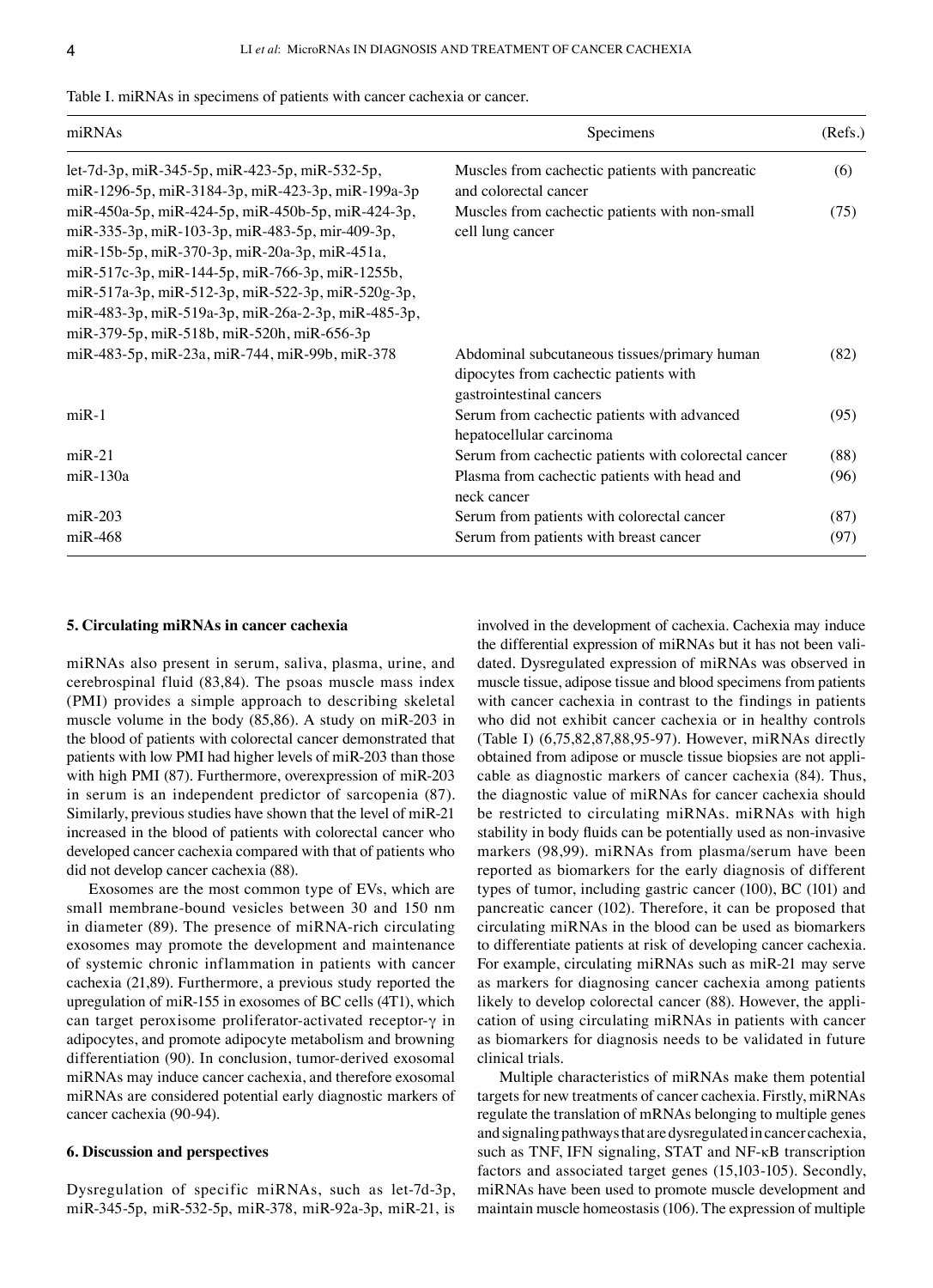miRNAs has been found to be dysregulated in muscle wasting of cachexia (107). Thirdly, treatment of cancer cachexia with miRNAs can induce reversible and specific changes in gene regulation without affecting the DNA (108). miRNAs can be used as knockdown complementary mRNA targets (103). In knockdown therapy, complement‑specific miRNA drugs compete with their mRNA targets for translation. Fourthly, EVs can prevent miRNAs from being degraded in transfer and expedite their uptake via target cells (109,110). Finally, miRNAs can be efficiently stabilized or concentrated using novel processing methods (103,111). However, no miRNA drugs have been clinically used to date, although there are several ongoing clinical trials on phases 1 and 2 (112). For example, a phase I clinical study that applied miR-16 mimics for the treatment of non-small cell lung cancer or mesothelioma was accomplished, and may be followed up by a phase II study (113). miRNAs have also been adopted for targeting serum amyloid 1 and 2, which are lipoproteins usually generated in response to inflammatory cytokines, and were shown to successfully relieve muscle atrophy in a pre‑clinical mouse model (114). miRNA mimics already used in clinical studies for cancer therapy, such as miR-16, can be investigated in animal models of cancer cachexia to evaluate whether they can improve weight loss and alleviate cancer cachexia symptoms. The implications of miRNAs in the pathogenesis of cancer cachexia make them attractive therapeutic targets. In addition, miRNA‑based therapies for cancer cachexia target specific pathways that have the potential to restore homeostasis in chronically dysfunctional networks and enable positive muscle responses to exercise and diet.

## **Acknowledgements**

Not applicable.

## **Funding**

This study is supported by Shandong Provincial Administration of Traditional Chinese Medicine (grant no. 2017 218) and Department of Science and Technology of Shandong Province (2019GSF108234).

## **Availability of data and materials**

Not applicable.

## **Authors' contributions**

ZL conceived and designed the review. XL, LD and QL wrote the first draft of the manuscript in light of the literature data. Data authentication is not applicable. All authors contributed to the article and approved the submitted version for publication.

## **Ethics approval and consent to participate**

Not applicable.

## **Patient consent for publication**

Not applicable.

# **Competing interests**

The authors declare that they have no competing interests.

#### **References**

- 1. Evans WJ, Morley JE, Argilés J, Bales C, Baracos V, Guttridge D, Jatoi A, Kalantar‑Zadeh K, Lochs H, Mantovani G, *et al*: Cachexia: A new definition. Clin Nutr 27: 793‑799, 2008.
- 2. Holecek M: Muscle wasting in animal models of severe illness. Int J Exp Pathol 93: 157‑171, 2012.
- 3. Argilés JM, Busquets S, Stemmler B and López‑Soriano FJ: Cancer cachexia: Understanding the molecular basis. Nat Rev Cancer 14: 754‑762, 2014.
- 4. Nixon DW, Heymsfield SB, Cohen AE, Kutner MH, Ansley J, Lawson DH and Rudman D: Protein‑calorie undernutrition in hospitalized cancer patients. Am J Med 68: 683‑690, 1980.
- 5. Fearon KC, Glass DJ and Guttridge DC: Cancer cachexia: Mediators, signaling, and metabolic pathways. Cell Metab 16: 153‑166, 2012.
- 6. Narasimhan A, Ghosh S, Stretch C, Greiner R, Bathe OF, Baracos V and Damaraju S: Small RNAome profiling from human skeletal muscle: Novel miRNAs and their targets associated with cancer cachexia. J Cachexia Sarcopenia Muscle 8: 405‑416, 2017.
- 7. Anker MS, Holcomb R, Muscaritoli M, von Haehling S, Haverkamp W, Jatoi A, Morley JE, Strasser F, Landmesser U, Coats AJS and Anker SD: Orphan disease status of cancer cachexia in the USA and in the European Union: A systematic review. J Cachexia Sarcopenia Muscle 10: 22‑34, 2019.
- 8. Caillet P, Liuu E, Raynaud Simon A, Bonnefoy M, Guerin O, Berrut G, Lesourd B, Jeandel C, Ferry M, Rolland Y and Paillaud E: Association between cachexia, chemotherapy and outcomes in older cancer patients: A systematic review. Clin Nutr 36: 1473‑1482, 2017.
- 9. Fearon K, Strasser F, Anker SD, Bosaeus I, Bruera E, Fainsinger RL, Jatoi A, Loprinzi C, MacDonald N, Mantovani G, *et al*: Definition and classification of cancer cachexia: An international consensus. Lancet Oncol 12: 489‑495, 2011.
- 10. Thoresen L, Frykholm G, Lydersen S, Ulveland H, Baracos V, Prado CM, Birdsell L and Falkmer U: Nutritional status, cachexia and survival in patients with advanced colorectal carcinoma. Different assessment criteria for nutritional status provide unequal results. Clin Nutr 32: 65‑72, 2013.
- 11. Vander Heiden MG, Cantley LC and Thompson CB: Understanding the Warburg effect: The metabolic requirements of cell proliferation. Science 324: 1029‑1033, 2009.
- 12. Phypers B and Pierce JT: Lactate physiology in health and disease. CEACCP 6: 128‑132, 2001.
- 13. Der‑Torossian H, Gourin CG and Couch ME: Translational implications of novel findings in cancer cachexia: The use of metabolomics and the potential of cardiac malfunction. Curr Opin Support Palliat Care 6: 446‑450, 2012.
- 14. Muscaritoli M, Anker SD, Argilés J, Aversa Z, Bauer JM, Biolo G, Boirie Y, Bosaeus I, Cederholm T, Costelli P, *et al*: Consensus definition of sarcopenia, cachexia and pre‑cachexia: Joint document elaborated by Special Interest Groups (SIG) 'cachexia‑anorexia in chronic wasting diseases' and 'nutrition in geriatrics'. Clin Nutr 29: 154‑159, 2010.
- 15. Freire PP, Fernandez GJ, Cury SS, de Moraes D, Oliveira JS, de Oliveira G, Dal-Pai-Silva M, Dos Reis PP and Carvalho RF: The pathway to cancer cachexia: MicroRNA‑Regulated networks in muscle wasting based on integrative meta‑analysis. Int J Mol Sci 20: 1962, 2019.
- 16. Schmidt SF, Rohm M, Herzig S and Berriel Diaz M: Cancer cachexia: More than skeletal muscle wasting. Trends Cancer 4: 849‑860, 2018.
- 17. Argilés JM, Anguera A and Stemmler B: A new look at an old drug for the treatment of cancer cachexia: Megestrol acetate. Clin Nutr 32: 319‑324, 2013.
- 18. He WA, Calore F, Londhe P, Canella A, Guttridge DC and Croce CM: Microvesicles containing miRNAs promote muscle cell death in cancer cachexia via TLR7. Proc Natl Acad Sci USA 111: 4525‑4529, 2014.
- 19. Wang YW, Ma X, Zhang YA, Wang MJ, Yatabe Y, Lam S, Girard L, Chen JY and Gazdar AF: ITPKA gene body methylation regulates gene expression and serves as an early diagnostic marker in lung and other cancers. J Thorac Oncol 11: 1469-1481, 2016.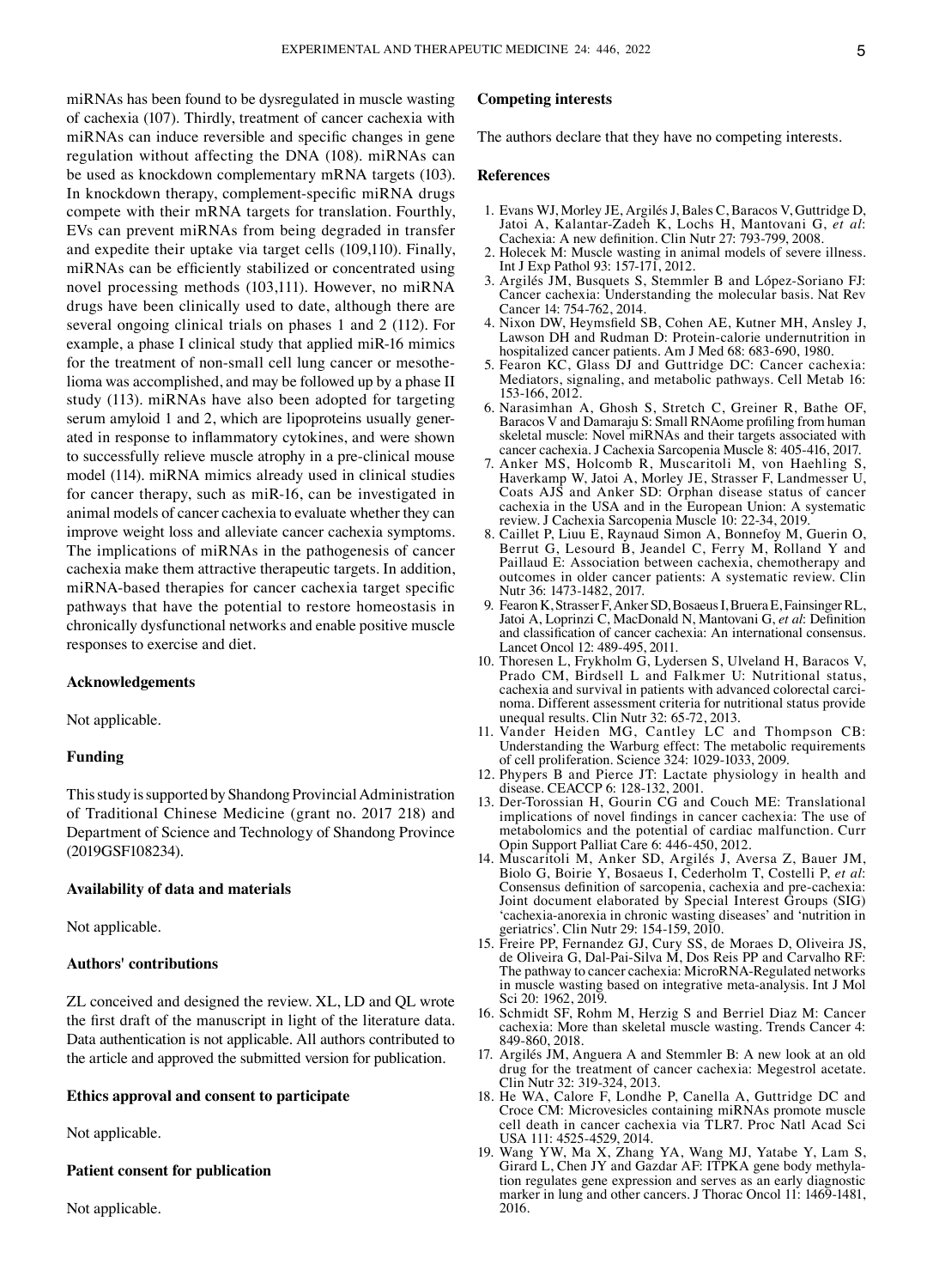- 20. Lee DE, Brown JL, Rosa‑Caldwell ME, Blackwell TA, Perry RA Jr, Brown LA, Khatri B, Seo D, Bottje WG, Washington TA, *et al*: Cancer cachexia-induced muscle atrophy: Evidence for alterations in microRNAs important for muscle size. Physiol Genomics 49: 253‑260, 2017.
- 21. Camargo RG, Quintas Teixeira Ribeiro H, Geraldo MV, Matos-Neto E, Neves RX, Carnevali LC Jr, Donatto FF, Alcântara PS, Ottoch JP and Seelaender M: Cancer cachexia and MicroRNAs. Mediators Inflamm 2015: 367561, 2015.
- 22. Li X, Wang S, Zhu R, Li H, Han Q and Zhao RC: Lung tumor exosomes induce a pro‑inflammatory phenotype in mesenchymal stem cells via NFκB‑TLR signaling pathway. J Hematol Oncol 9: 42, 2016.
- 23. Ha M and Kim VN: Regulation of microRNA biogenesis. Nat Rev Mol Cell Biol 15: 509‑524, 2014.
- 24. Lee RC, Feinbaum RL and Ambros V: The C. elegans heterochronic gene lin‑4 encodes small RNAs with antisense complementarity to lin‑14. Cell 75: 843‑854, 1993.
- 25. Stegeman S, Amankwah E, Klein K, O'Mara TA, Kim D, Lin HY, Permuth‑Wey J, Sellers TA, Srinivasan S, Eeles R, *et al*: A Large‑scale analysis of genetic variants within putative miRNA binding sites in prostate cancer. Cancer Discov 5: 368‑379, 2015.
- 26. Lee Y, Kim M, Han J, Yeom KH, Lee S, Baek SH and Kim VN: MicroRNA genes are transcribed by RNA polymerase II. EMBO J 23: 4051‑4060, 2004.
- 27. Denli AM, Tops BB, Plasterk RH, Ketting RF and Hannon GJ: Processing of primary microRNAs by the Microprocessor complex. Nature 432: 231‑235, 2004.
- 28. Wilson RC, Tambe A, Kidwell MA, Noland CL, Schneider CP and Doudna JA: Dicer-TRBP complex formation ensures accurate mammalian microRNA biogenesis. Mol Cell 57: 397‑407, 2015.
- 29. Gregory RI, Chendrimada TP, Cooch N and Shiekhattar R: Human RISC couples microRNA biogenesis and posttranscriptional gene silencing. Cell 123: 631‑640, 2005.
- 30. Thomson DW, Bracken CP and Goodall GJ: Experimental strategies for microRNA target identification. Nucleic Acids Res 39: 6845‑6853, 2011.
- 31. Eisenberg I, Eran A, Nishino I, Moggio M, Lamperti C, Amato AA, Lidov HG, Kang PB, North KN, Mitrani‑Rosenbaum S, *et al*: Distinctive patterns of microRNA expression in primary muscular disorders. Proc Natl Acad Sci USA 104: 17016-17021, 2007.
- 32. Soares RJ, Cagnin S, Chemello F, Silvestrin M, Musaro A, De Pitta C, Lanfranchi G and Sandri M: Involvement of microRNAs in the regulation of muscle wasting during catabolic conditions. J Biol Chem 289: 21909‑21925, 2014.
- 33. Poy MN, Eliasson L, Krutzfeldt J, Kuwajima S, Ma X, Macdonald PE, Pfeffer S, Tuschl T, Rajewsky N, Rorsman P and Stoffel M: A pancreatic islet-specific microRNA regulates insulin secretion. Nature 432: 226‑230, 2004.
- 34. Zhou X, Hu S, Zhang Y, Du G and Li Y: The mechanism by which noncoding RNAs regulate muscle wasting in cancer cachexia. Precision Clin Med 4: 136‑147, 2021.
- 35. Marceca GP, Nigita G, Calore F and Croce CM: MicroRNAs in skeletal muscle and hints on their potential role in muscle wasting during cancer cachexia. Front Oncol 10: 607196, 2020.
- 36. Kim DH: Nutritional issues in patients with cancer. Intest Res 17: 455‑462, 2019.
- 37. Zhu X, Burfeind KG, Michaelis KA, Braun TP, Olson B, Pelz KR, Morgan TK and Marks DL: MyD88 signalling is crit-<br>ical in the development of pancreatic cancer cachexia. J Cachexia Sarcopenia Muscle 10: 378‑390, 2019.
- 38. Du L, Dong F, Guo L, Hou Y, Yi F, Liu J and Xu D: Interleukin‑1β increases permeability and upregulates the expression of vascular endothelial‑cadherin in human renal glomerular endothelial cells. Mol Med Rep 11: 3708‑3714, 2015.
- 39. Lobb RJ, Lima LG and Möller A: Exosomes: Key mediators of metastasis and pre‑metastatic niche formation. Semin Cell Dev Biol 67: 3‑10, 2017.
- 40. Tomasetti M, Lee W, Santarelli L and Neuzil J: Exosome‑derived microRNAs in cancer metabolism: Possible implications in cancer diagnostics and therapy. Exp Mol Med 49: e285, 2017.
- 41. Cordonnier M, Chanteloup G, Isambert N, Seigneuric R, Fumoleau P, Garrido C and Gobbo J: Exosomes in cancer theranostic: Diamonds in the rough. Cell Adh Migr 11: 151-163, 2017.
- 42. Song W, Yan D, Wei T, Liu Q, Zhou X and Liu J: Tumor‑derived extracellular vesicles in angiogenesis. Biomed Pharmacother 102: 1203‑1208, 2018.
- 43. Bilir C, Engin H, Can M, Temi YB and Demirtas D: The prognostic role of inflammation and hormones in patients with metastatic cancer with cachexia. Med Oncol 32: 56, 2015.
- 44. Batista ML Jr, Olivan M, Alcantara PS, Sandoval R, Peres SB, Neves RX, Silverio R, Maximiano LF, Otoch JP and Seelaender M: Adipose tissue‑derived factors as potential biomarkers in cachectic cancer patients. Cytokine 61: 532-539, 2013.
- 45. Nie M, Deng ZL, Liu J and Wang DZ: Noncoding RNAs, emerging regulators of skeletal muscle development and diseases. Biomed Res Int 2015: 676575, 2015.
- 46. Zhang Y, Yu M and Tian W: Physiological and pathological impact of exosomes of adipose tissue. Cell Prolif 49: 3‑13, 2016.
- 47. Lazar I, Clement E, Dauvillier S, Milhas D, Ducoux‑Petit M, LeGonidec S, Moro C, Soldan V, Dalle S, Balor S, *et al*: Adipocyte exosomes promote melanoma aggressiveness through fatty acid oxidation: A novel mechanism linking obesity and cancer. Cancer Res 76: 4051‑4057, 2016.
- 48. Falzone L, Grimaldi M, Celentano E, Augustin LSA and Libra M: Identification of modulated MicroRNAs associated with breast cancer, diet, and physical activity. Cancers (Basel) 12: 2555, 2020.
- 49. Fonseca A, Ramalhete SV, Mestre A, Pires das Neves R, Marreiros A, Castelo‑Branco P and Roberto VP: Identification of colorectal cancer associated biomarkers: An integrated analysis of miRNA expression. Aging (Albany NY) 13: 21991‑22029, 2021.
- 50. Falzone L, Lupo G, La Rosa GRM, Crimi S, Anfuso CD, Salemi R, Rapisarda E, Libra M and Candido S: Identification of novel MicroRNAs and their diagnostic and prognostic significance in oral cancer. Cancers (Basel) 11: 610, 2019.
- 51. Ren ZP, Hou XB, Tian XD, Guo JT, Zhang LB, Xue ZQ, Deng JQ, Zhang SW, Pan JY and Chu XY: Identification of nine microRNAs as potential biomarkers for lung adenocarcinoma. FEBS Open Bio 9: 315‑327, 2019.
- 52. Kwon YJ, Cho YE, Cho AR, Choi WJ, Yun S, Park H, Kim HS, Cashion AK, Gill J, Lee H and Lee JW: The possible influence of mediterranean diet on extracellular vesicle miRNA expression in breast cancer survivors. Cancers (Basel) 12: 1355, 2020.
- 53. Giambò F, Leone GM, Gattuso G, Rizzo R, Cosentino A, Cinà D, Teodoro M, Costa C, Tsatsakis A, Fenga C and Falzone L: Genetic and epigenetic alterations induced by pesticide exposure: Integrated analysis of gene expression, microRNA Expression, and DNA methylation datasets. Int J Environ Res Public Health 18: 8697, 2021.
- 54. Filetti V, Falzone L, Rapisarda V, Caltabiano R, Eleonora Graziano AC, Ledda C and Loreto C: Modulation of microRNA expression levels after naturally occurring asbestiform fibers exposure as a diagnostic biomarker of mesothelial neoplastic transformation. Ecotoxicol Environ Saf 198: 110640, 2020.
- 55. Kemik O, Sumer A, Kemik AS, Hasirci I, Purisa S, Dulger AC, Demiriz B and Tuzun S: The relationship among acute-phase response proteins, cytokines and hormones in cachectic patients with colon cancer. World J Surg Oncol 8: 85, 2010.
- 56. Guo L, Dong F, Hou Y, Cai W, Zhou X, Huang AL, Yang M, Allen TD and Liu J: Dihydroartemisinin inhibits vascular endothelial growth factor‑induced endothelial cell migration by a p38 mitogen‑activated protein kinase‑independent pathway. Exp Ther Med 8: 1707‑1712, 2014.
- 57. Wei T, Jia J, Wada Y, Kapron CM and Liu J: Dose dependent effects of cadmium on tumor angiogenesis. Oncotarget 8: 44944‑44959, 2017.
- 58. Gao P, Wang LL, Liu J, Dong F, Song W, Liao L, Wang B, Zhang W, Zhou X, Xie Q, *et al*: Dihydroartemisinin inhibits endothelial cell tube formation by suppression of the STAT3 signaling pathway. Life Sci 242: 117221, 2020.
- 59. Liu J, Ren Y, Hou Y, Zhang C, Wang B, Li X, Sun R and Liu J: Dihydroartemisinin induces endothelial cell autophagy through suppression of the Akt/mTOR Pathway. J Cancer 10: 6057-6064, 2019.
- 60. Xie Q, Cheng Z, Chen X, Lobe CG and Liu J: The role of Notch signalling in ovarian angiogenesis. J Ovarian Res 10: 13, 2017.
- 61. Kim KJ, Li B, Winer J, Armanini M, Gillett N, Phillips HS and Ferrara N: Inhibition of vascular endothelial growth factor‑induced angiogenesis suppresses tumour growth in vivo. Nature 362: 841‑844, 1993.
- 62. Liu J, Li Y, Dong F, Li L, Masuda T, Allen TD and Lobe CG: Trichostatin A suppresses lung adenocarcinoma development in Grg1 overexpressing transgenic mice. Biochem Biophys Res Commun 463: 1230-1236, 2015.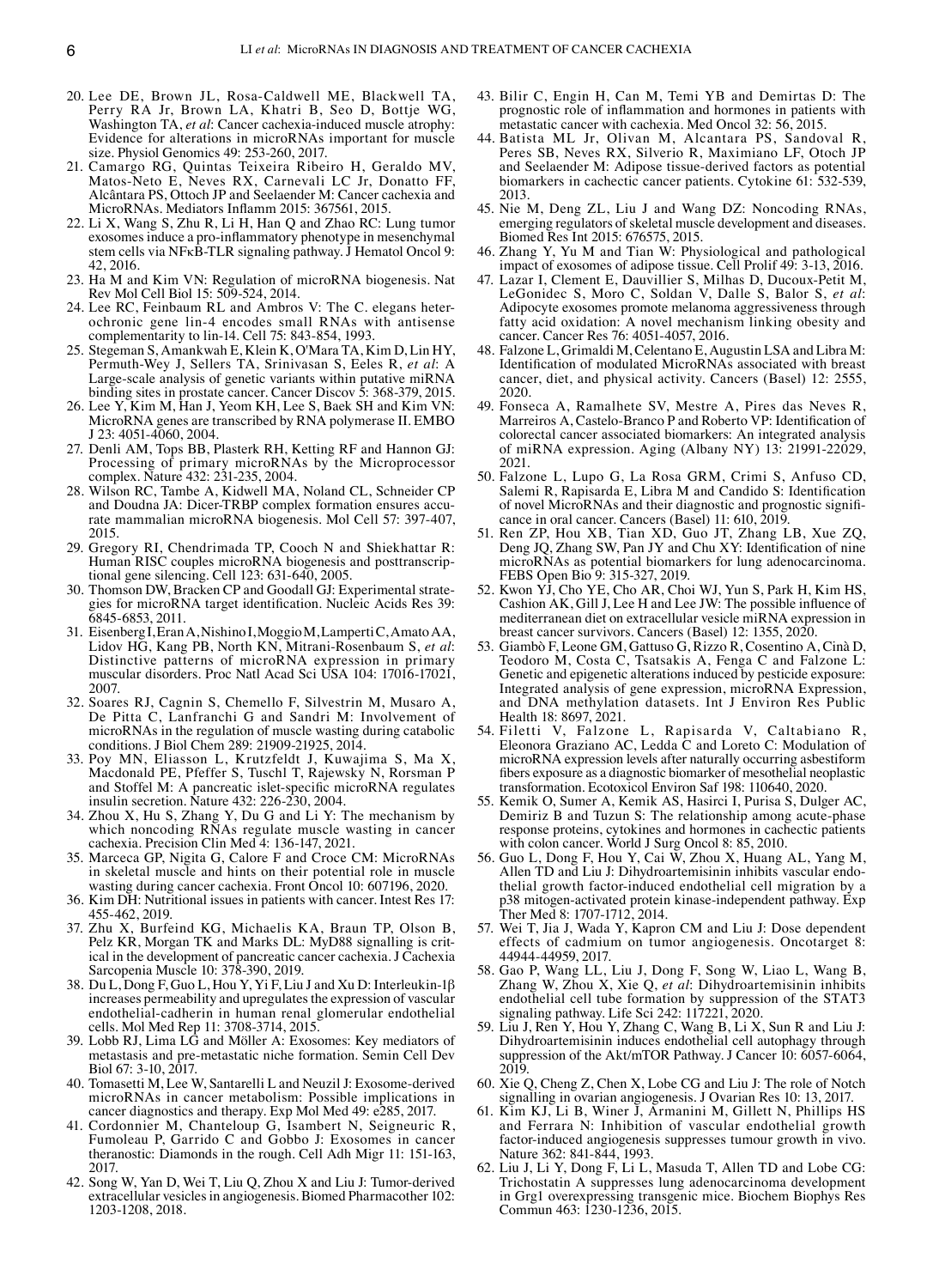- 63. Muralidharan‑Chari V, Clancy J, Plou C, Romao M, Chavrier P, Raposo G and D'Souza‑Schorey C: ARF6‑regulated shedding of tumor cell‑derived plasma membrane microvesicles. Curr Biol 19: 1875‑1885, 2009.
- 64. Sabry D, El‑Deek SEM, Maher M, El‑Baz MAH, El‑Bader HM, Amer E, Hassan EA, Fathy W and El‑Deek HEM: Role of miRNA‑210, miRNA‑21 and miRNA‑126 as diagnostic biomarkers in colorectal carcinoma: Impact of HIF‑1α‑VEGF signaling pathway. Mol Cell Biochem 454: 177‑189, 2019.
- 65. Cheng J, Chen Y, Zhao P, Liu X, Dong J, Li J, Huang C, Wu R and Lv Y: Downregulation of miRNA-638 promotes angiogenesis and growth of hepatocellular carcinoma by targeting VEGF. Oncotarget 7: 30702‑30711, 2016.
- 66. Yamada N, Tsujimura N, Kumazaki M, Shinohara H, Taniguchi K, Nakagawa Y, Naoe T and Akao Y: Colorectal cancer cell-derived microvesicles containing microRNA-1246 promote angiogenesis by activating Smad 1/5/8 signaling elicited by PML down‑regulation in endothelial cells. Biochim Biophys Acta 1839: 1256‑1272, 2014.
- 67. Tisdale MJ: Cancer cachexia. Curr Opin Gastroenterol 26: 146‑151, 2010.
- 68. Bilodeau PA, Coyne ES and Wing SS: The ubiquitin proteasome system in atrophying skeletal muscle: Roles and regulation. Am J Physiol Cell Physiol 311: C392‑C403, 2016.
- 69. Reed SA, Sandesara PB, Senf SM and Judge AR: Inhibition of FoxO transcriptional activity prevents muscle fiber atrophy during cachexia and induces hypertrophy. FASEB J 26: 987‑1000, 2012.
- 70. Xu J, Li R, Workeneh B, Dong  $\dot{Y}$ , Wang X and Hu Z: Transcription factor FoxO1, the dominant mediator of muscle wasting in chronic kidney disease, is inhibited by microRNA‑486. Kidney Int 82: 401‑411, 2012.
- 71. Suzuki T and Springer J: MicroRNAs in muscle wasting. J Cachexia Sarcopenia Muscle 9: 1209‑1212, 2018.
- 72. Sutandyo N: The role of microRNA in cancer cachexia and muscle wasting: A review article. Caspian J Intern Med 12: 124‑128, 2021.
- 73. Brzeszczyńska J, Brzeszczyński F, Hamilton DF, McGregor R and Simpson AHRW: Role of microRNA in muscle regeneration and diseases related to muscle dysfunction in atrophy, cachexia, osteoporosis, and osteoarthritis. Bone Joint Res 9: 798‑807, 2020.
- 74. Zhou L, Zhang T, Shao W, Lu R, Wang L, Liu H, Jiang B, Li S, Zhuo H, Wang S, *et al*: Amiloride ameliorates muscle wasting in cancer cachexia through inhibiting tumor-derived exosome release. Skeletal muscle 11: 17, 2021.
- 75. van de Worp WRPH, Schols AMWJ, Schols AMWJ, Dingemans AC, Op den Kamp CMH, Degens JHRJ, Kelders MCJM, Coort S, Woodruff HC, Kratassiouk G, *et al*: Identification of microRNAs in skeletal muscle associated with lung cancer cachexia. J Cachexia Sarcopenia Muscle 11: 452‑463, 2020.
- 76. Fernandez GJ, Ferreira JH, Vechetti IJJr, de Moraes LN, Cury SS, Freire PP, Gutiérrez J, Ferretti R, Dal‑Pai‑Silva M, Rogatto SR and Carvalho RF: MicroRNA‑mRNA Co‑sequencing identifies transcriptional and post‑transcriptional regulatory networks underlying muscle wasting in cancer cachexia. Front Genet 11: 541, 2020.
- 77. Daas SI, Rizeq BR and Nasrallah GK: Adipose tissue dysfunc‑ tion in cancer cachexia. J Cell Physiol 234: 13‑22, 2018.
- 78. Petruzzelli M, Schweiger M, Schreiber R, Campos-Olivas R, Tsoli M, Allen J, Swarbrick M, Rose‑John S, Rincon M, Robertson G, *et al*: A switch from white to brown fat increases energy expenditure in cancer‑associated cachexia. Cell Metab 20: 433‑447, 2014.
- 79. Neves RX, Rosa‑Neto JC, Yamashita AS, Matos‑Neto EM, Riccardi DM, Lira FS, Batista ML Jr and Seelaender M: White adipose tissue cells and the progression of cachexia: Inflammatory pathways. J Cachexia Sarcopenia Muscle 7: 193‑203, 2016.
- 80. Camargo RG, Riccardi DM, Ribeiro HQ, Carnevali LC Jr, de Matos-Neto EM, Enjiu L, Neves RX, Lima JD, Figuerêdo RG, de Alcântara PS, et al: NF- $\kappa$ Bp65 and expression of its pro-inflammatory target genes are upregulated in the subcutaneous adipose tissue of cachectic cancer patients. Nutrients 7: 4465‑4479, 2015.
- 81. Aswad H, Forterre A, Wiklander OP, Vial G, Danty-Berger E, Jalabert A, Lamazière A, Meugnier E, Pesenti S, Ott C, et al: Exosomes participate in the alteration of muscle homeostasis during lipid-induced insulin resistance in mice. Diabetologia 57: 2155‑2164, 2014.
- 82. Kulyté A, Lorente‑Cebrián S, Gao H, Mejhert N, Agustsson T, Arner P, Rydén M and Dahlman I: MicroRNA profiling links miR‑378 to enhanced adipocyte lipolysis in human cancer cachexia. Am J Physiol Endocrinol Metab 306: E267‑E274, 2014.
- 83. Chen X, Ba Y, Ma L, Cai X, Yin Y, Wang K, Guo J, Zhang Y, Chen J, Guo X, *et al*: Characterization of microRNAs in serum: A novel class of biomarkers for diagnosis of cancer and other diseases. Cell Res 18: 997‑1006, 2008.
- 84. Donzelli S, Farneti A, Marucci L, Ganci F, Sacconi A, Strano S, Sanguineti G and Blandino G: Non‑coding RNAs as putative biomarkers of cancer-associated cachexia. Front Cell Dev Biol 8: 257, 2020.
- 85. Hamaguchi Y, Kaido T, Okumura S, Kobayashi A, Hammad A, Tamai Y, Inagaki N and Uemoto S: Proposal for new diagnostic criteria for low skeletal muscle mass based on computed tomography imaging in Asian adults. Nutrition 32: 1200‑1205, 2016.
- 86. Kaido T: Selection criteria and current issues in liver transplanta‑ tion for hepatocellular carcinoma. Liver Cancer 5: 121-127, 2016.
- 87. Okugawa Y, Toiyama Y, Hur K, Yamamoto A, Yin C, Ide S, Kitajima T, Fujikawa H, Yasuda H, Koike Y, *et al*: Circulating miR‑203 derived from metastatic tissues promotes myopenia in colorectal cancer patients. J Cachexia Sarcopenia Muscle 10: 536‑548, 2019.
- 88. Okugawa Y, Yao L, Toiyama Y, Yamamoto A, Shigemori T, Yin C, Omura Y, Ide S, Kitajima T, Shimura T, *et al*: Prognostic impact of sarcopenia and its correlation with circulating miR-21 in colorectal cancer patients. Oncol Rep 39: 1555‑1564, 2018.
- 89. Wang H and Wang B: Extracellular vesicle microRNAs mediate skeletal muscle myogenesis and disease. Biomed Rep 5: 296‑300, 2016.
- 90.Wu Q, Sun S, Li Z, Yang Q, Li B, Zhu S, Wang L, Wu J, Yuan J, Yang C, *et al*: Tumour-originated exosomal miR-155 triggers cancer‑associated cachexia to promote tumour progression. Mol Cancer 17: 155, 2018.
- 91. Chitti SV, Fonseka P and Mathivanan S: Emerging role of extracellular vesicles in mediating cancer cachexia. Biochem Soc Trans 46: 1129‑1136, 2018.
- 92.Du G, Zhang Y, Hu S, Zhou X and Li Y: Non‑coding RNAs in exosomes and adipocytes cause fat loss during cancer cachexia. Noncoding RNA Res 6: 80‑85, 2021.
- 93. Li L, Liu H, Tao W, Wen S, Fu X and Yu S: Pharmacological inhibition of HMGB1 prevents muscle wasting. Front Pharmacol 12: 731386, 2021.
- 94. Wan Z, Chen X, Gao X, Dong Y, Zhao Y, Wei M, Fan W, Yang G and Liu L: Chronic myeloid leukemia-derived exosomes attenuate adipogenesis of adipose derived mesenchymal stem cells via transporting miR‑92a‑3p. J Cell Physiol 234: 21274‑21283, 2019.
- 95. Köberle V, Kronenberger B, Pleli T, Trojan J, Imelmann E, Peveling‑Oberhag J, Welker MW, Elhendawy M, Zeuzem S, Piiper A and Waidmann O: Serum microRNA‑1 and microRNA-122 are prognostic markers in patients with hepatocellular carcinoma. Eur J Cancer 49: 3442‑3449, 2013.
- 96. Powrózek T, Mlak R, Brzozowska A, Mazurek M, Gołębiowski P and Małecka‑Massalska T: MiRNA‑130a significantly improves accuracy of SGA Nutritional assessment tool in prediction of malnutrition and cachexia in radiotherapy-treated head and neck cancer patients. Cancers (Basel) 10: 294, 2018.
- 97. Chen D, Goswami CP, Burnett RM, Anjanappa M, Bhat-Nakshatri P, Muller W and Nakshatri H: Cancer affects microRNA expression, release, and function in cardiac and skeletal muscle. Cancer Res 74: 4270‑4281, 2014.
- 98. Lin J, Li J, Huang B, Liu J, Chen X, Chen XM, Xu YM, Huang LF and Wang XZ: Exosomes: Novel biomarkers for clinical diagnosis. ScientificWorldJournal 2015: 657086, 2015.
- 99. Belli R, Ferraro E, Molfino A, Carletti R, Tambaro F, Costelli P and Muscaritoli M: Liquid biopsy for cancer cachexia: Focus on muscle‑derived microRNAs. Int J Mol Sci 22: 9007, 2021.
- 100. Li BS, Zhao YL, Guo G, Li W, Zhu ED, Luo X, Mao XH, Zou QM, Yu PW, Zuo QF, *et al*: Plasma microRNAs, miR‑223, miR‑21 and miR‑218, as novel potential biomarkers for gastric cancer detection. PLoS One 7: e41629, 2012.
- 101. Schrauder MG, Strick R, Schulz‑Wendtland R, Strissel PL, Kahmann L, Loehberg CR, Lux MP, Jud SM, Hartmann A, Hein A, *et al*: Circulating micro-RNAs as potential blood-based markers for early stage breast cancer detection. PLoS One 7: e29770, 2012.
- 102. Wang J, Chen J, Chang P, LeBlanc A, Li D, Abbruzzesse JL, Frazier ML, Killary AM and Sen S: MicroRNAs in plasma of pancreatic ductal adenocarcinoma patients as novel blood‑based biomarkers of disease. Cancer Prev Res (Phila) 2: 807‑813, 2009.
- 103. Kottorou A, Dimitrakopoulos FI and Tsezou A: Non‑coding RNAs in cancer‑associated cachexia: Clinical implications and future perspectives. Transl Oncol 14: 101101, 2021.